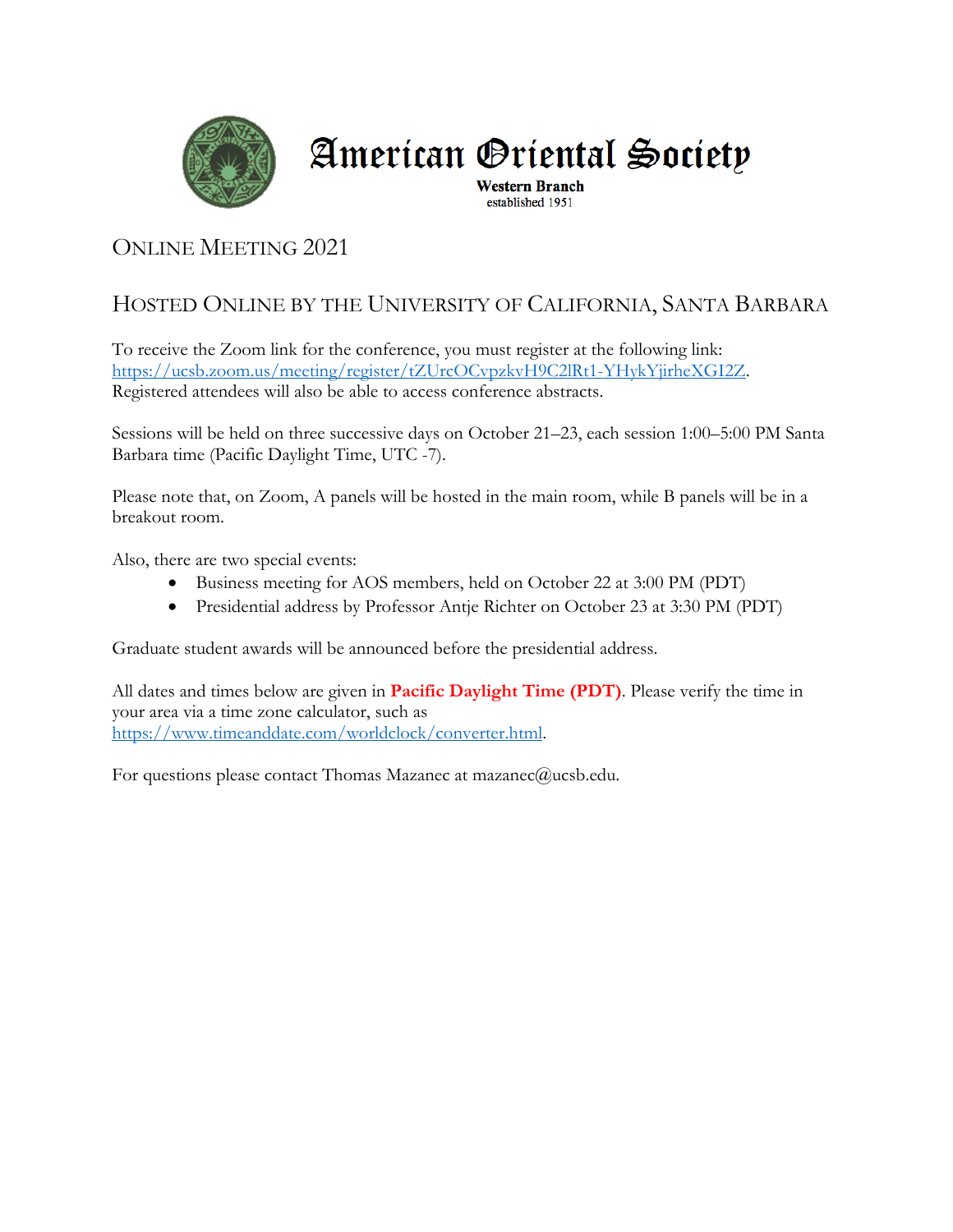### **SCHEDULE**

\*All times are Pacific Daylight Time (UTC -7)

| <b>OCT. 21</b> | DAY 1                                                                                            |
|----------------|--------------------------------------------------------------------------------------------------|
| 1:00 PM        | <b>WELCOME</b><br>Antje Richter, University of Colorado, Boulder<br><b>WBAOS</b> President       |
|                | Thomas Mazanec, UC Santa Barbara<br><b>Conference Organizer</b>                                  |
| 1:10–2:30 PM   | Panel 1A: Circulating around One's Body<br>Chair: Antje Richter, University of Colorado, Boulder |

| Bo Xie, Guangzhou Academy<br>of Fine Arts   | A Universe Within: The Bodily Microcosm in Laozi Zhong Jing                             |
|---------------------------------------------|-----------------------------------------------------------------------------------------|
| Qingfeng Nie, New Era<br>University College | Gan Bao's Diagnoses of Physical Malfunctions                                            |
| Chao Ling, Colgate<br>University            | Bodily Synaesthesia: Wasp-waist 蜂腰 and Poetic, Calligraphic, and<br>Painting "Diseases" |
| Yu Wen, University of<br>Toronto            | Ailing Political Body: Meng Jiao's Sufferings in Vision and Hearing                     |

### **1:10–2:30 PM Panel 1B: The Lives and Works of Ming-Qing Literati Chair: Scott Gregory, University of Arizona**

| Huiqiao Yao, University of              | Staging the Sage's Political Life: Hagiographical Dramas on Wang |
|-----------------------------------------|------------------------------------------------------------------|
| Arizona                                 | Yangming's Military Career                                       |
| Ruby Wai Yee Chan,                      | Self-Expression and Self-Projection: A Self-Portrait and An      |
| Princeton University                    | Autobiography by Xiang Shengmo                                   |
| Wandi Wang, UC Santa<br>Barbara         | A Story of a Stone in Zhang Dai's Tao'an mengyi                  |
| Shuo Liang, Arizona State<br>University | Printing Travel Record of Xu Xiake                               |

### **2:30–2:35 PM BREAK**

| $2:35-3:55$ PM | Panel 2A: Poetry and (Self-)Perfection: Religious Themes in |
|----------------|-------------------------------------------------------------|
|                | <b>Medieval Poetry</b>                                      |
|                | Chair: Dominic Steavu, UC Santa Barbara                     |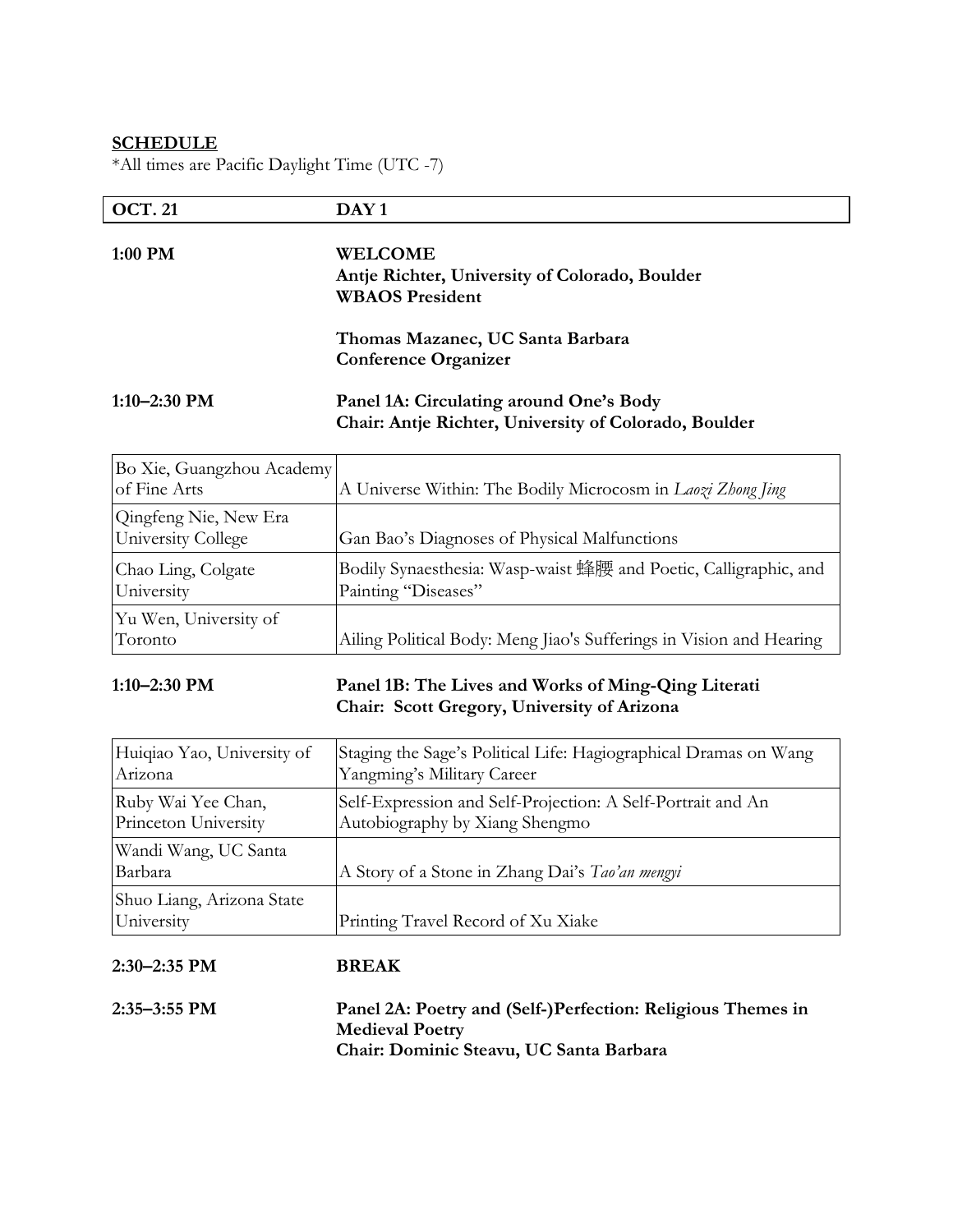| Chi Feng, University of<br>Colorado, Boulder               | Ritual Texts of Personal Writings: Buxu Poetry in Medieval China                     |
|------------------------------------------------------------|--------------------------------------------------------------------------------------|
| Tyler Feezell, Arizona State<br>University                 | Distilling Transcendent Teachings: Wu Yun's "Rhapsody on<br>Ascending to Perfection" |
| Huizhi Wang, University of<br>Colorado, Boulder            | Representing Early Tang Poetry as an Eminent Monk                                    |
| Timothy Wai Keung Chan,<br>Hong Kong Baptist<br>University | "Twelve Buildings in Five Walled Cities": Li Bai on the Sacred<br>Mountains          |

### **2:35–3:55 PM Panel 2B: Official Space Chair: Yunshuang Zhang, Wayne State University**

| Yue Wu, Arizona State                         | Relocation of the Displaced: Rebuilding Literati Community in the                                                                                                 |
|-----------------------------------------------|-------------------------------------------------------------------------------------------------------------------------------------------------------------------|
| University                                    | Northern Qi                                                                                                                                                       |
| Mi Liu, Arizona State<br>University           | Distinguishing Official Space from Family Space: A Jurchen House's<br>Way to Achieve the Empire's Orders in The Tiger Head Plaque of Act<br>on Discretion 便宜行事虎頭牌 |
| Dewei Shen, Stanford                          | Remapping the Late Warring States-Early Han Transition: Rank                                                                                                      |
| University                                    | System Reforms and Rank Inflation                                                                                                                                 |
| Shoufu Yin, University of<br>British Columbia | The Political Philosophy Behind the First Large-scale Referendum<br>in World History (1156 CE): An Annotated Translation of Wang<br>Zhiwang's Memorial            |

**3:55–4:00 PM BREAK**

### **4:00–5:00 PM Panel 3A: Gender and Body in Ming-Qing Literature Chair: Xiaorong Li, UC Santa Barbara**

| Chengjuan Sun, Kenyon                 | The Voice of Proper Ladies: The Shifting Rhetoric in the Late  |
|---------------------------------------|----------------------------------------------------------------|
| College                               | Imperial Endorsement of Women's Poetry                         |
| Xiaoxuan Li, University of<br>Arizona | Resentment in the Hall of Daydreams                            |
| Zhaokun Xin, University of            | Trauma, Matrimony, and the Body: Shrewish Anger in the Xingshi |
| British Columbia                      | yinyuan zhuan                                                  |

### **4:00–5:00 PM Panel 3B: Historiography in Contexts Chair: Ya Zuo, UC Santa Barbara**

|               | Amelia Ying Qin, University Strata of Meaning: Local Records and Supernatural Encounters in |
|---------------|---------------------------------------------------------------------------------------------|
| of Pittsburgh | the "Hereditary House of Zhao" 趙世家                                                          |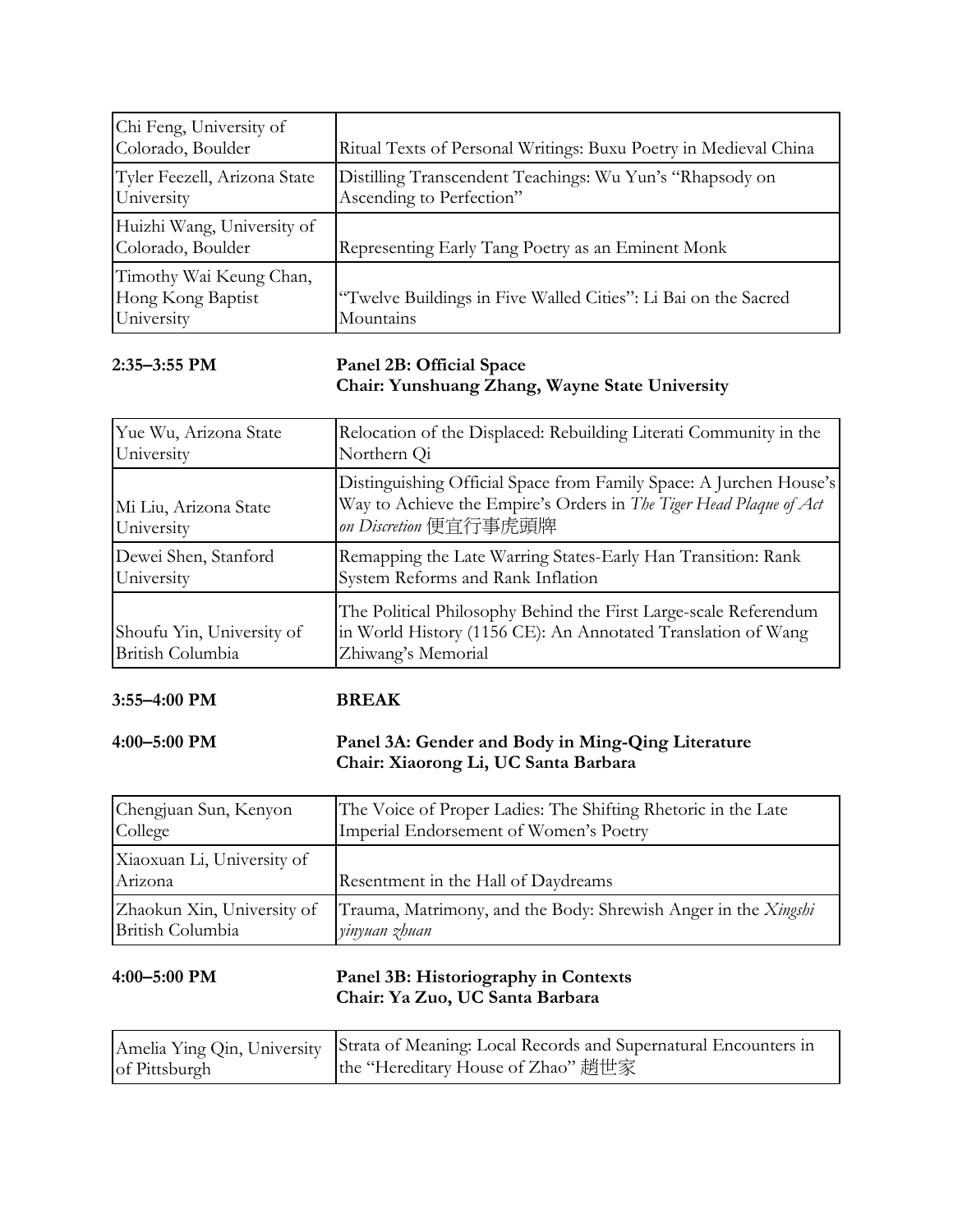| University                               | Dominic Toscano, Harvard Self-creation and Self-defense in the Autobiography of Liu Zhiji<br>$(661 - 721)$ |
|------------------------------------------|------------------------------------------------------------------------------------------------------------|
| Filippo Ugolini, Princeton<br>University | Parvenus and the Pleasure Quarters                                                                         |

**5:00–6:00 PM Virtual Reception**

| ററ   | <b>DAV2</b> |
|------|-------------|
| . 44 | -           |
|      |             |

### **1:00–2:45 PM Panel 4A: Rhetoric, Argumentation, and Narrative Strategies in Chinese Texts Chair: Alexei Ditter, Reed College**

| Meihui Liu, Princeton<br>University              | Was Suicide the Only Ending of Qu Yuan?: Plural 'Qu Yuan'<br>Figures and Sima Qian's Choice                                                    |  |
|--------------------------------------------------|------------------------------------------------------------------------------------------------------------------------------------------------|--|
| Lei Yang, Carleton College                       | The Textual Sequence of <i>Shiji</i> and Chinese Narrative Literature                                                                          |  |
| Yixin Gu, Princeton<br>University                | Disengagement from Power and Power of Disengagement:<br>Rhetorics and Politics in Six "Hypothetical Discourses" (shelun) in<br>the Han Dynasty |  |
| [5 minute intermission]                          |                                                                                                                                                |  |
| Guanrui Gong, University of<br>Colorado, Boulder | Strategies of Persuasion in the Preface to Chu Sanzang ji                                                                                      |  |
| Jiangnan Li, Arizona State<br>University         | Imperial Authority and the Three Teachings in Late Twelfth-<br>Century China                                                                   |  |

### **1:00–2:45 PM Panel 4B: China and the World Chair: Armin Selbitschka, LMU Munich**

| Roger Hart, Texas Southern<br>University | China, the U.S., and the Global Race for Quantum Supremacy        |  |
|------------------------------------------|-------------------------------------------------------------------|--|
| Soohyun Lee, UC Santa                    | Medicine Bigger than the Nation: China Medical Society and        |  |
| Barbara                                  | <b>Medical News</b>                                               |  |
| Rachel Zhang, Grinnell                   | Chinese Printed Books and Their Global Reach in the 16th and 17th |  |
| College                                  | Centuries Through the Manila-based Spanish                        |  |
| [5 minute intermission]                  |                                                                   |  |
| Zoudan Ma, University of                 | Feeding the Celestial Soldiers: Negotiating Food Supplies between |  |
| British Columbia                         | Choson Korea and Mao Wenlong, 1622-1627                           |  |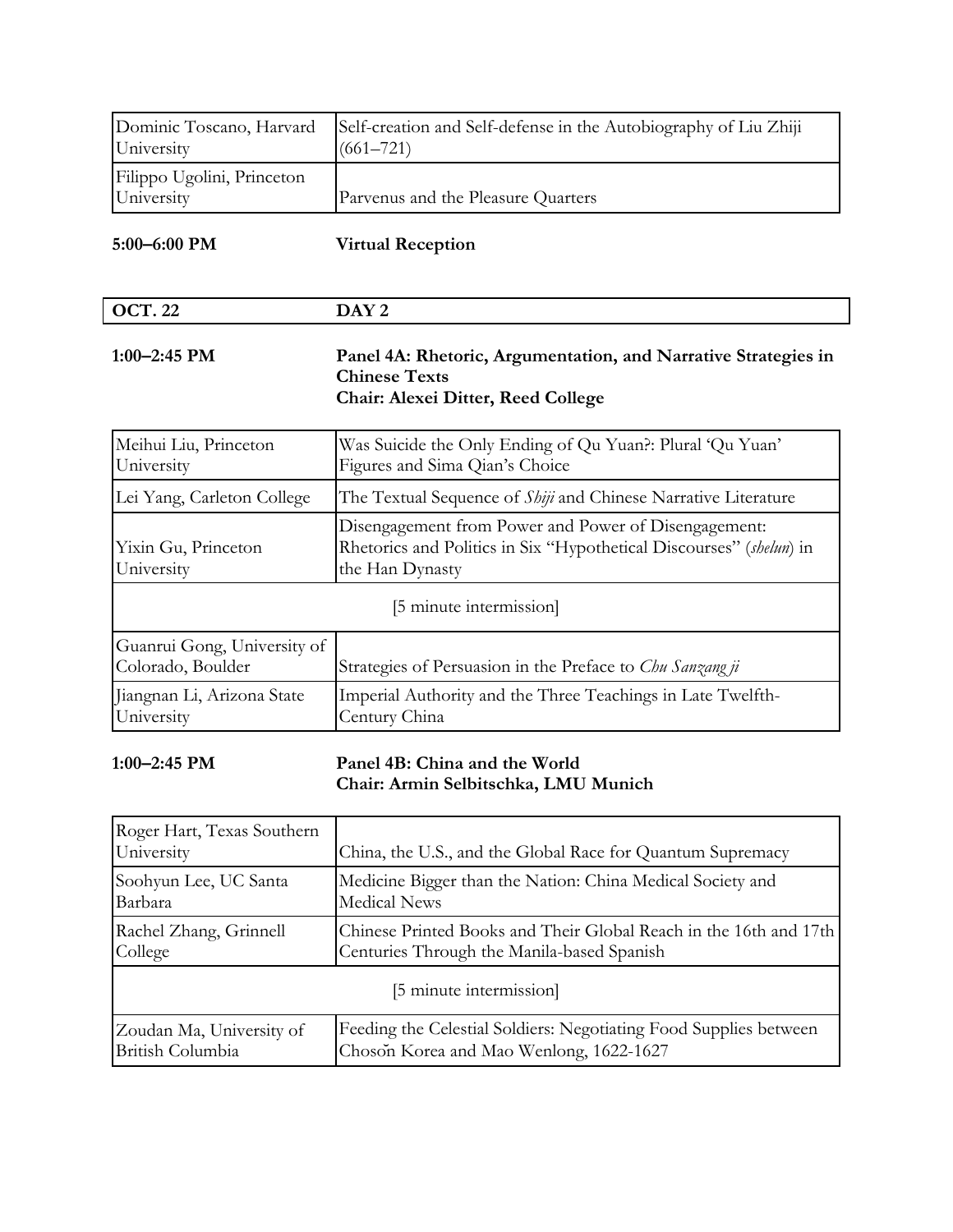|            | Faith Seeking Comparing: A Pre-Vatican II Chinese Comparative                             |
|------------|-------------------------------------------------------------------------------------------|
|            | Jordan Zhixi Wang, Shantou Theology in John C. H. Wu's Autobiography Beyond East and West |
| University | (1951)                                                                                    |
|            |                                                                                           |

| 3:00–3:30 PM | <b>BUSINESS MEETING</b>                            |
|--------------|----------------------------------------------------|
| 3:40–5:00 PM | <b>Panel 5A: Reconstructing Medieval Languages</b> |
|              | Chair: Young Kyun Oh, Arizona State University     |

| Penglin Wang, Central<br>Washington University | Xianbei Particle Cu and Its Connection with Eastern Iranian Cu                                                    |
|------------------------------------------------|-------------------------------------------------------------------------------------------------------------------|
| David Prager Branner,                          | The Norman Reconstruction of Chinese, in application to the                                                       |
| Independent                                    | performance of medieval literature                                                                                |
| Richard VanNess Simmons,                       | Reconsidering the Idea of a Táng Koine and its Connection to the                                                  |
| University of Hong Kong                        | <b>Chinese Dialects</b>                                                                                           |
| Hong Kong                                      | HUI Man Shan, University of Lexicons and its Phonological Characteristics of Substratum in Yuè<br><b>Dialects</b> |

### **3:40–5:00 PM Panel 5B: Authenticity, Imitation, and Spontaneity Chair: Peter Sturman, UC Santa Barbara**

| Timothy Davis, Brigham<br>Young University      | The Entombed Epitaph for Tao Jun: Genuine Article or Forgery                  |
|-------------------------------------------------|-------------------------------------------------------------------------------|
| Sijia Li, University of<br>Colorado, Boulder    | To Be Imperfect: Calligraphic Corrections and Spontaneity                     |
| Huiyao Wang, University of<br>Colorado, Boulder | Idealized Self: An Analysis of "Miaode xiansheng zhuan"                       |
| Yuanqiu Jiang, Rutgers<br>University            | Reticent Melancholia: Imitations of "Green, green, the grass by the<br>river" |

|--|

### **1:00–2:00 PM Panel 6A: Dissecting Poetry Chair: Thomas Mazanec, UC Santa Barbara**

| Lili Xia, Princeton University Anthology | "Fife and Drum Songs of Tang Poetry" and the Culture of Poetry    |
|------------------------------------------|-------------------------------------------------------------------|
| Xiaorong Li, UC Santa                    | Globalizing Chinese Sensual-Sentimental Lyricism: Zhou Shoujuan's |
| Barbara                                  | Miscellaneous Talks on the "Fragrant and Bedazzling"              |
| Lidan Liu, Arizona State                 | Poetry, Factionalism, and Academic Lineages: The Burning of a     |
| University                               | Seventeenth-Century Korean Poetry Anthology                       |